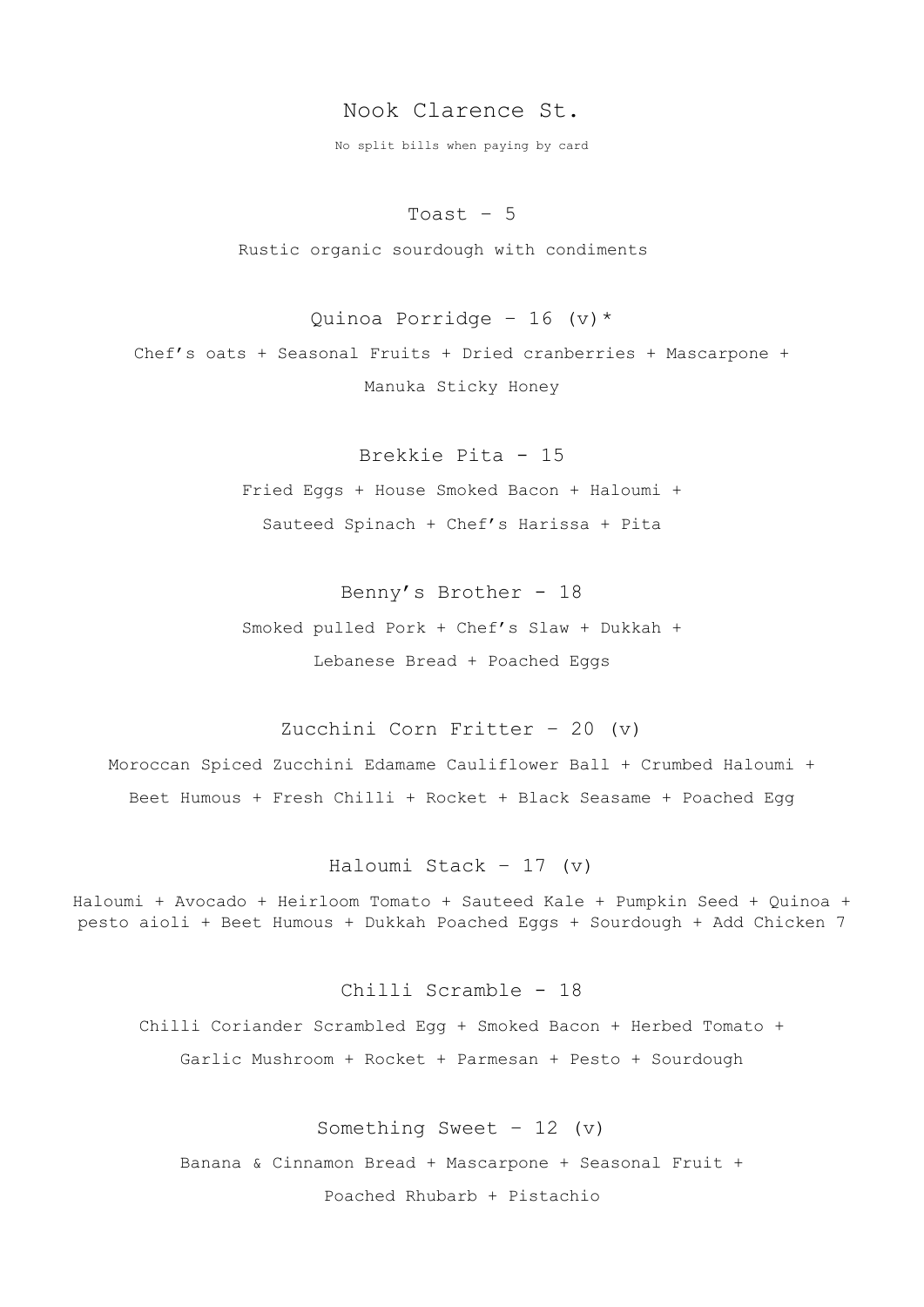Bacon N Egg  $-10$ 

Fried Egg + Smoked Bacon + Rocket + House Relish + Rustic Roll

Chia Pudding – 14 (ve)

Black Chia + Fresh Fruit + Maple Syrup + Blueberry Compote + Toasted Coconut

Breakfast Bowl - 18 (v)  $*$ Avo + Sweet Potato + Edamame + Grains + Pumpkin + Beet Humous + Spinach + Kale + Poached eggs

The Reuben - 15 House Corned Beef + Swiss Cheese + Sauerkraut + Pickles + Secret Sauce

> Bircher - 14 (v)\* Oats + Seasonal fresh & Poached Fruit + Muesli

Smashed Avo -  $6.5$  (v)\* Smashed Avo + Feta + Chilli Flakes + 1 Slice Sourdough

> Eggs On Sourdough – 11 (v) Eggs Any Style + Organic Rustic Sourdough

# Sides

| Smoked Bacon $+$ 5     | Grilled Haloumi + 5 |
|------------------------|---------------------|
| Marinated Mushroom + 4 | Half $Avo + 4$      |
| Smoked Salmon $+7$     | Hash Brown + 3      |
| $Ocean$ Trout $+8$     | Roasted Tomato $+3$ |
| Grilled Chicken + 7    | Extra Eqq $+$ 3     |

(V) – Vegetarian (ve) – vegan  $*$  can be made vegan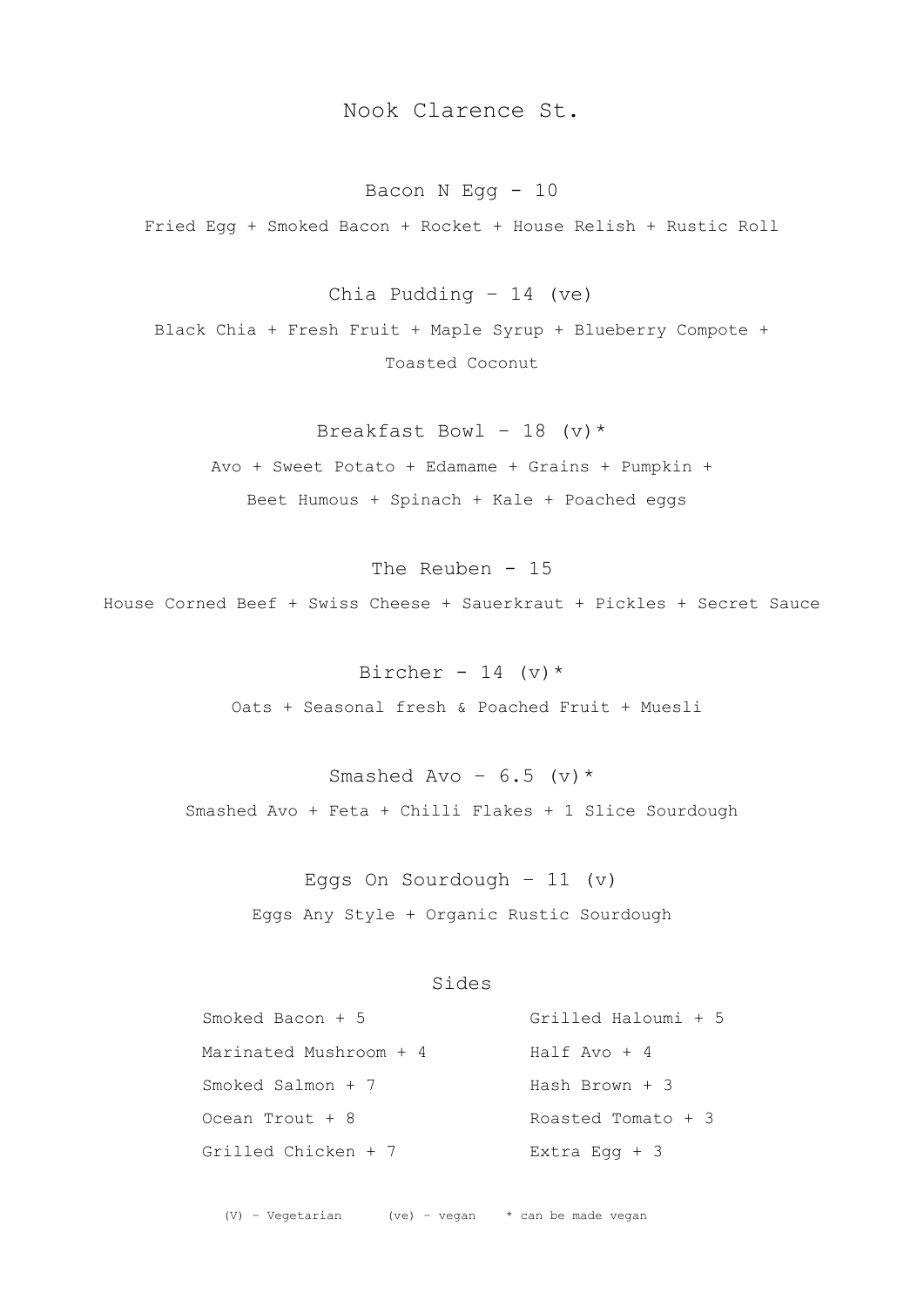No split bills when paying by card

Zucchini Corn Fritter – 20 (v)

Moroccan Spiced Zucchini Edamame Cauliflower Ball + Crumbed Haloumi + Beet Humous + Fresh Chilli + Rocket + Black Seasame + Poached Egg

Haloumi Stack – 17 (v)

Haloumi + Avocado + Heirloom Tomato + Sauteed Kale + Pumpkin Seed + Quinoa + pesto aioli + Beet Humous + Dukkah Poached Eggs + Sourdough + Add Chicken 7

> Breakfast Bowl - 18 (v)\* Avo + Sweet Potato + Edamame + Grains + Pumpkin + Beet Humous + Spinach + Kale + Poached eggs + Add Chicken 7

> > Tofu - 19 (v)  $*$

Crumbed Tofu + Cabbage + Pepita + Crispy Shallots + Green Beans + Chilli + B Egg + Potato + Beansprout + Purple Sweet Potato Crisp + Spicy Peanut Dressing

Ocean Trout - 23 Smoked Ocean Trout + Capers + Spinach + Beetroot shards + Edamame + Quinoa + Ricotta + Onion + Rocket + Poached Egg

Chicken Baja - 20 Moroccan Spiced Chicken Breast + Mixed Bean & Corn + Shallots + Cream Soup

Vietnamese Chicken - 19

Marinated Chicken Tenderloin + Chinese Cabbage + Carrot + Shallot + Rice Noodle + Beansprout + Chilli Mint Vinaigrette

Pumpkin & Falafal Salad – 19 (ve) Pumpkin + Falafel + Cauliflower + Avo + Alfalfa + Chef's grains + Cucumber Pickle + Kumera Chips + Beet Humous + Add pulled Beef 7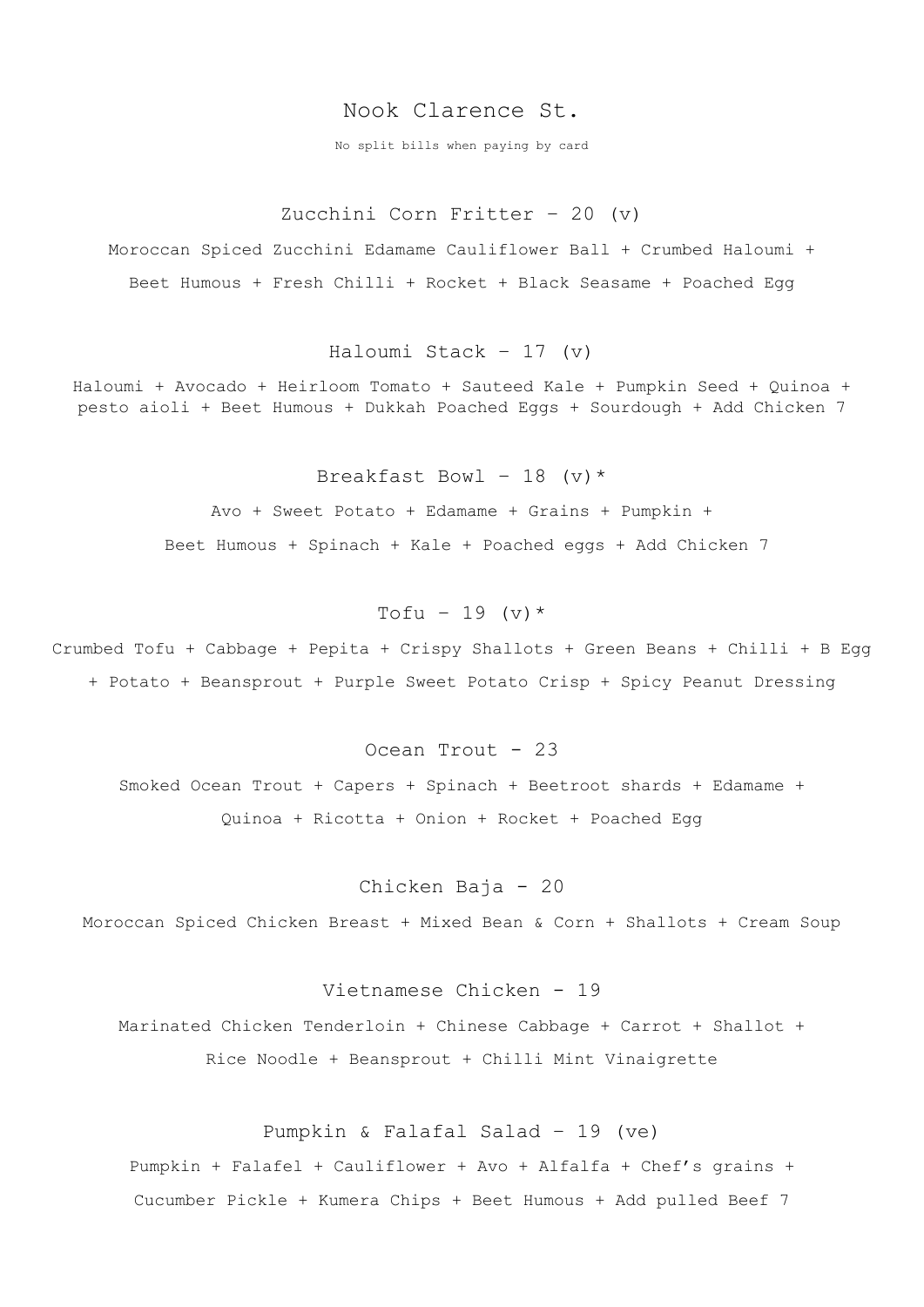James Chicken Burger - 17

Spiced Crispy Fried Chicken breast + House Slaw + American Cheese + Jalapeno + Chilli Mayo + Potato Bun + Chips

Nookie Bowl – 22 \*

Smoked Salmon + Edamame + Red Cabbage + Seaweed + Carrot & Soba Noodle + Nori Cracker + Kewpie dressing + Fried Egg

Beef Ragu - 20

Beef + Mixed Grains + Harissa + Tomato + Feta + Hash Brown + Poached Egg

Haloumi Salad – 19 (v)

Haloumi + Pearl Barley + Fennel + Orange Segment + Shallot + Add Chicken 7

Pumpkin Zucchini Burger – 18 (ve)

Pumpkin & Zucchini Curried Spiced Patty + Avo + Tomato + Pickled Cabbage + Kiwi Salsa + Vegan Chilli Mayo + Potato Bun + Chips

> The Schnitzel - 18 Crumbed & Herbed Chicken Breast + Slaw + Chips + Gravy

> > Lentil Haloumi - 19 (ve)

Tomato Based Lentils + Vegan Haloumi + Sweet Potato Shards + Heirloom tomato + Vegan Mozza + Crispy Potato

Pork Stack – 20

Pulled Pork + Corn Fritter + Pickled Cabbage + Crispy Kale + Poached Egg + Hollandaise

Chicken & Mushroom Salad - 19

Grilled Chicken + Field Mushroom + Mixed Grains + Julienne Carrot & Beet + Dehydrated Mushroom Skin + Beetroot Dust + Aoili

(V) – Vegetarian (ve) – vegan \* can be made vegan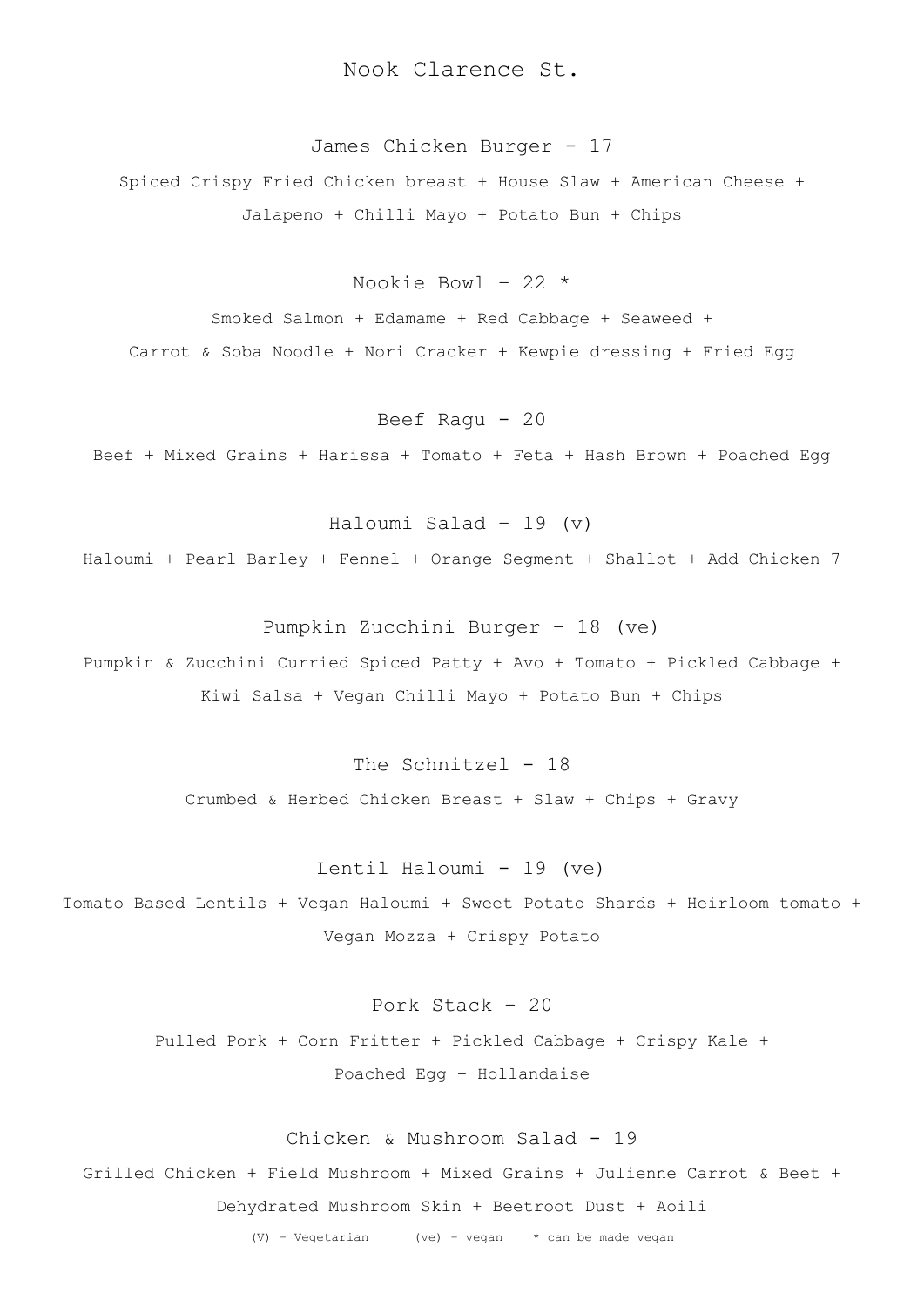#### $Club - 16$

Grilled Chicken + Bacon + Egg + Double Cheese + Tomato + Lettuce + Mayo

Haloumi Pita -  $14$  (v)

Haloumi + Sauteed Mushroom + Roasted Tomato + Rocket + Pesto Aoili

Schnitzel Sandwich - 15

Herbed Chicken Breast + Avocado + Cheese + Tomato + Rocket + Aoili

Rueben - 15

House Corned Beef + Swiss Cheese + Sauerkraut + Pickles + secret Sauce

Brisket Pita - 14 Spicy Beef + Dill Cucumber Pickles + Sauerkraut + Rocket + Jala Humous

#### Cuban  $-16$

Smoky Pulled Pork + Leg Ham + Swiss Cheese + Pickles + Secret Sauce

Vegan  $-13$  (ve) Pumpkin Zucchini Patty + Avo + Rocket + Corn + Capsicum + Humous

Leq Ham  $-13$ Smoked Ham + Avo + Pine + Tomato + Cheese + Aoili + Mustard + Rocket

Smoked Salmon - 15 Salmon + Cream Cheese + Avo + Capers + Onion + Tomato + Rocket + Aoili

Hot & Spicy Chicken – 13 Spicy Chicken + Avo + Tomato + Cucumber + Eggplant + Onion + Lettuce + Hot Mayo

Pulled Chicken – 14 Chicken Mayo + Tomato + Cheese + Walnut + Celery + Balsamic + Iceberg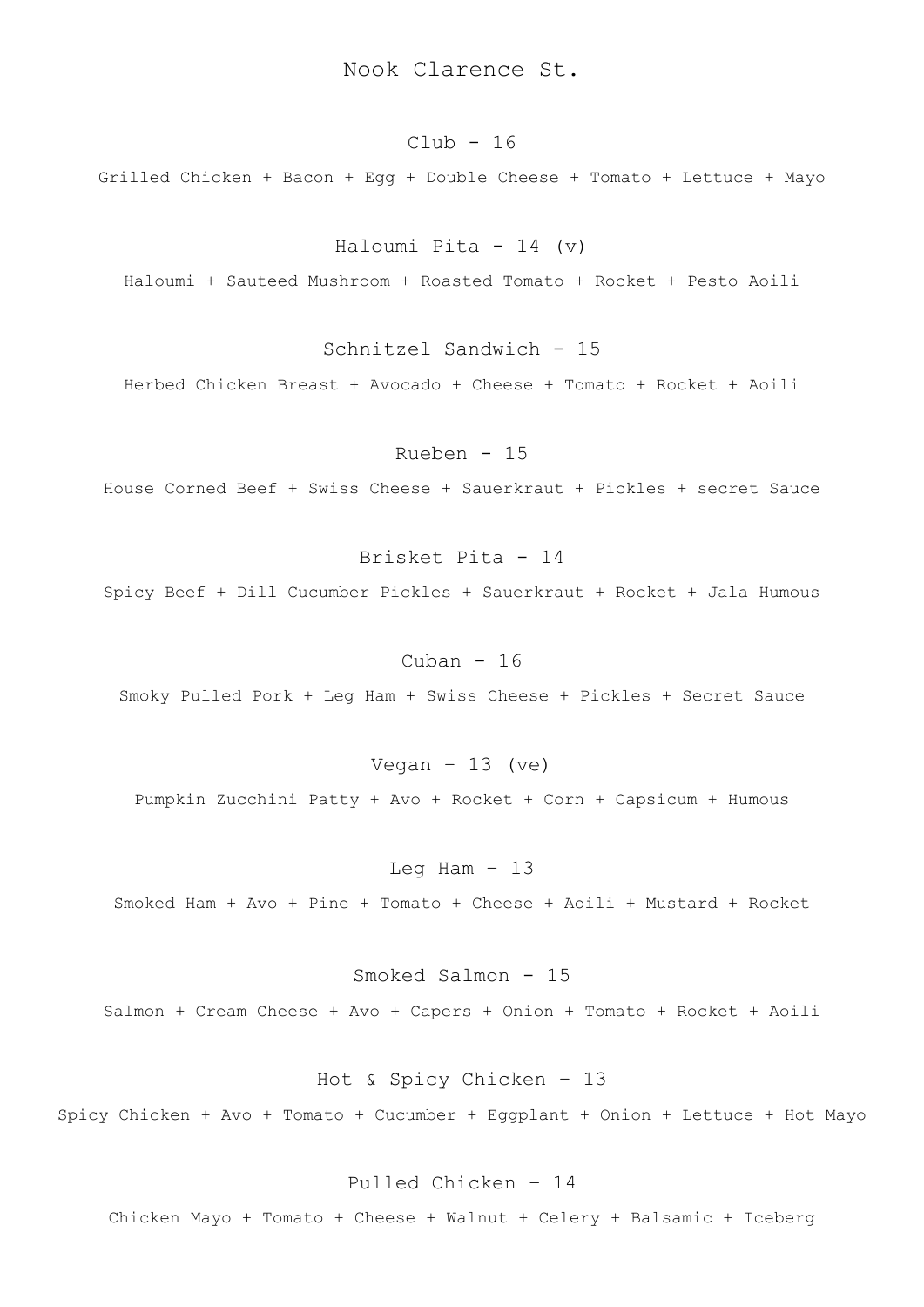St Ali Coffee -  $4.2$  (S)  $4.7$  (L) Single  $0 - 4.5$  (s)  $5$  (L) Batch  $-5.5$ Cold Brew – 6 Iced  $-5$  / add ice cream  $+1$ 

Masala Chai Pot - 5

Tea - Eng Brek / Earl Grey / Silver Jas / Heal / Inhale  $(+.5)$  -  $4.5$ Large / Strong / Syrup / Speciality Milk + 0.5

Iced Tea – Fresh Rose & Hibiscus – 7 Bloody Green – Apple + Kale + Mint + Spinach + Pineapple – 8 Pink Power – Watermelon + Mint + Pink Pattaya + Strawberry – 8 Herbal Remedy – Orange + Carrot + Ginger + Passionfruit – 8 Blue Lagoon – Apple + Pine + Lemon + Blue Spirulina – 8

Ditch the Dairy – Avo + Almond Butter + Vegan Protein + Oat Milk – 9 Popeye - Avo + Banana + Spinach + Honey + Almond Milk + Whey -  $9$ Detox - Apple + Berries + Chia + Pink Pattaya + Mango - 9 Recharge - Acai + Banana + Coc Water + Whey -  $9$ Ah Say ee – Acai + Passionfruit + Coc Water + Banana – 8

Beer – Fat Yak Pale Ale –  $8$ Cider - The Hills Apple – 8 Wine - Sav Blanc / Shiraz -  $8$ Kombucha – Passionfruit / Raspberry Lime/ Ginger Lemon – 5.5 Coke / No Sugar Coke / Sparkling Water

Ginger Beer / Lemon Lime Bitters / Lemonade – 4.5